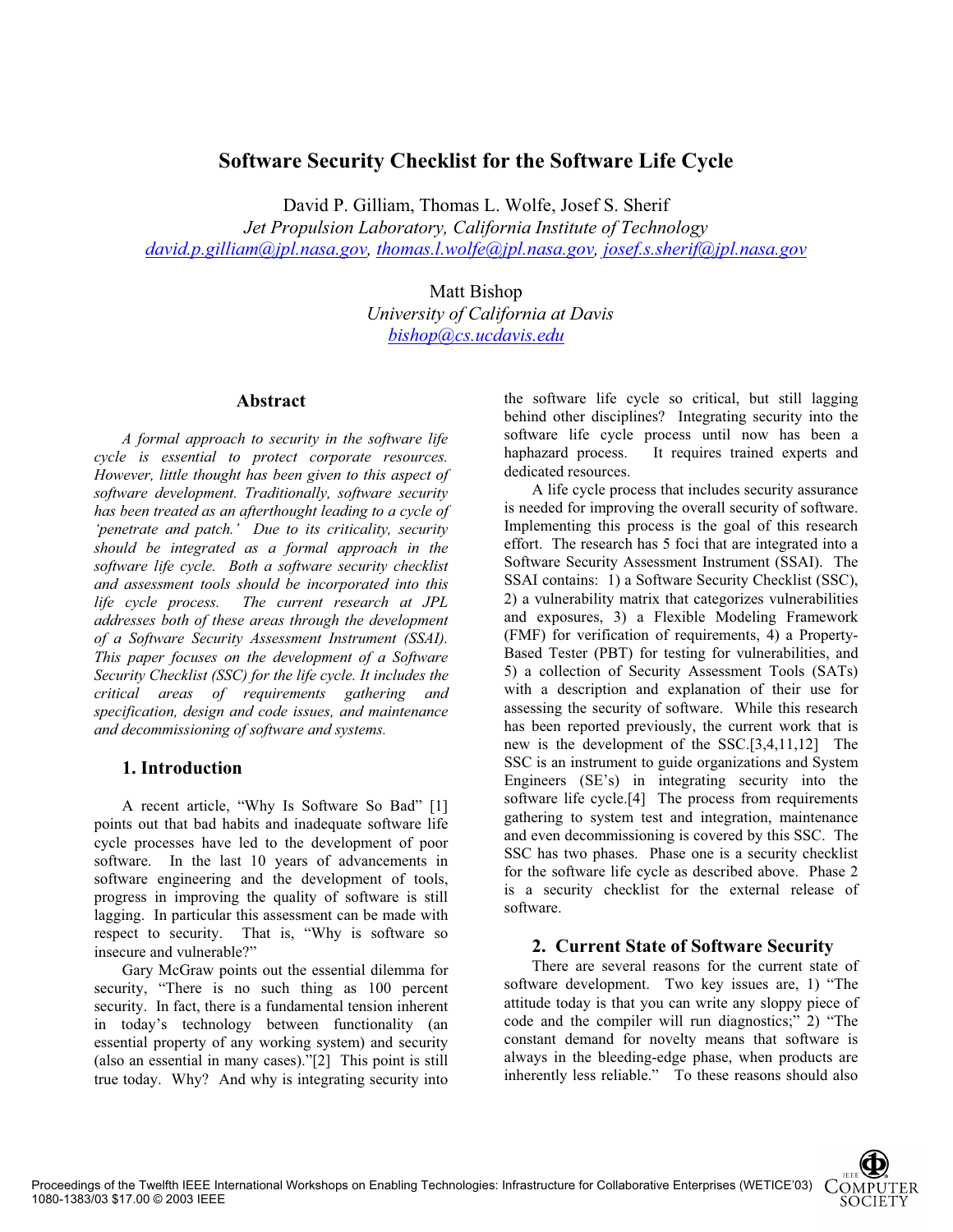be added lack of skilled developers and training, and lack of resources such as code analyzers that can check the security of software and systems. As McGraw points out, "Security is like fault tolerance, a systemwide emergent property that requires much advance planning and careful design."[5,6]

#### **2.1 Current research**

Organizations and companies are now recognizing the importance of security in the life cycle from network security, to system security and application security as an integrated end-to-end process.[5,7,9] Microsoft, among others, has instituted a security initiative that is corporate-wide. It is hoped that these efforts will produce software that is inherently more secure.[14]

The highly volatile computing environment requires that security be viewed as a continuing process to meet the changing needs of the environment. Even with good requirements, security design flaws are still prevalent.

Several recent studies have shown that the risk of not integrating security into the software life cycle can have highly negative impacts on a company. Both Cigital and @Stake have done studies that show that integrating security in the software life cycle has proven benefits both in cost and image.[6,8,9]

Currently, companies like Citigal and @Stake are offering assistance and tools for verifying the security of software.[5,6,8] They include security fault injection tools and attack trees. Carnegie Mellon University has been working on the modeling of potential attacks against software.[10]<br>These tests are a start in the fight to mitigate. These tests wariables: Variables that

These tools are a start in the fight to mitigate security risks but more needs to be done. To date, an end-to-end life cycle security risk mitigation instrument is not known to be available commercially.[1] The current work in progress on the SSAI addresses this need by creating a security risk mitigation instrument that addresses these weaknesses in the software life cycle. Included is an SSC for the life cycle as described below, a vulnerability Matrix (Vmatrix), a flexible modeling framework (FMF) with model-based verification (MBV,) and a property-based testing (PBT) tool for the requirements specification, development and testing phases of the life cycle (previously reported).[3,4,11,12,15] The FMF uses Model Checking and SPIN model checker to check for properties in the requirements specifications that lead to vulnerabilities or unwanted exposures. The PBT tool can then verify the code that these properties have not been re-introduced into it.



Figure 1: Software Security Goal and Instrument

## **2.2 Exploits and exposures**

The exploits used to break into systems vary. However, they can be grouped into broad categories of similarity. The current research effort is developing an SSC as part of an SSAI contains an appendix describing a list of common vulnerabilities and exposures. A brief list includes the following:

encapsulate information that does not change across executions of a program. On UNIX systems, the PATH environment variable lists the directories to be searched for a named executable. Regardless of how many different executables are searched for, the PATH variable's value does not change.

2. *Buffer Overflows*: Overflowing a memory stack so that the program will execute the data after the last address in the stack, usually an executable program that establishes a root or command line shell giving the attacker full control of the system. Others are heap overflows that contain code that the program can branch to via function pointers, and data overflows to alter variable values in conjunction with executing code contained in environment variables.

3. *Data as Instructions* or *Script Injections*: Using scripting languages to include information with executable code which the system executes due to improper input checking.

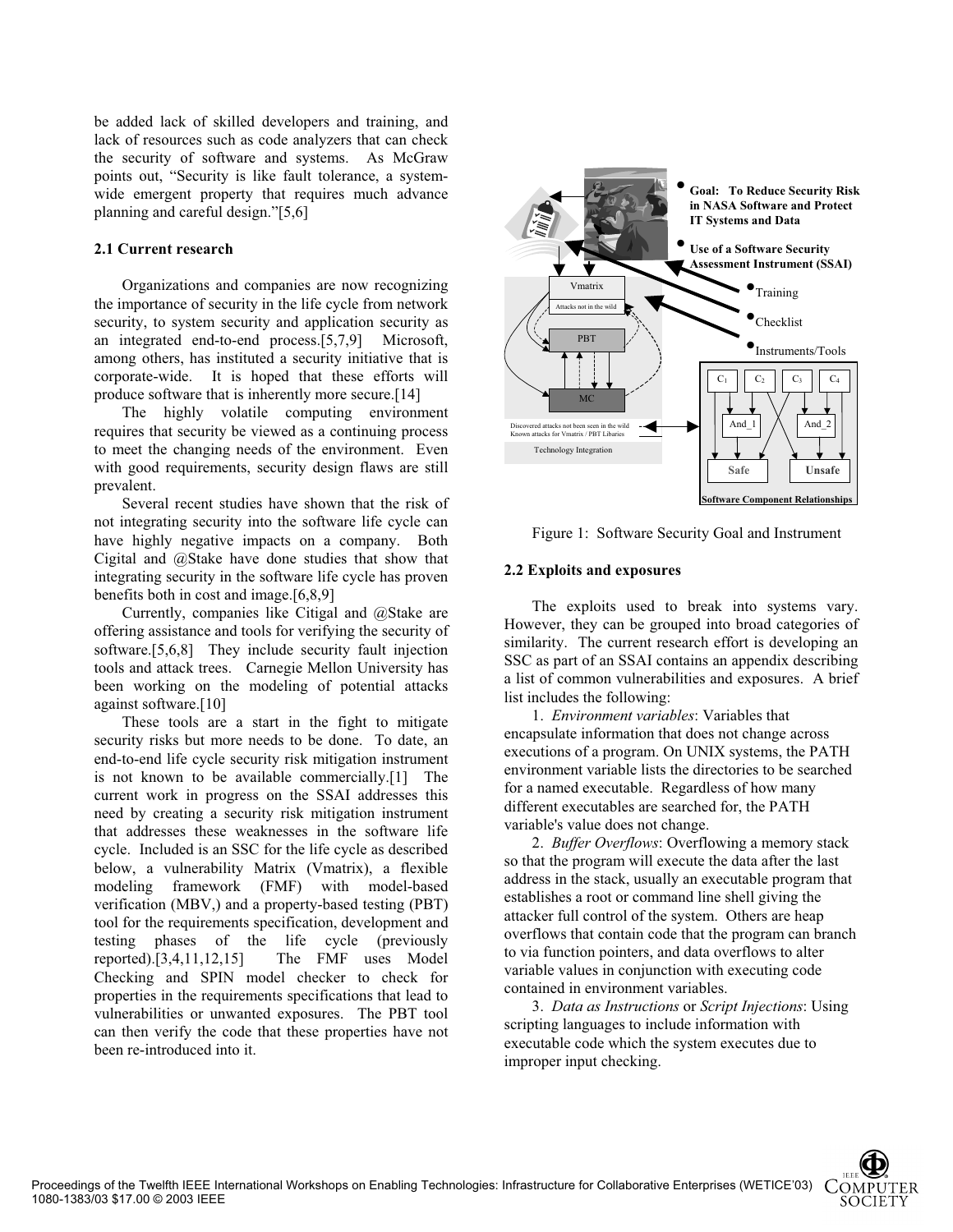4. *Numeric Overflows*: Giving a larger or smaller value than expected. This assumes that a particular values stays within established bounds. The concept is to look for numbers that can be more than 2^32 or greater, or the maximum integer

5. *Race Conditions*: Sending a string of data before another is executed. The most common type is the "Time of Check to Time of Use" flaw. Another is masquerading or "Man-In-The-Middle" attacks.

6. *Network Exposures*: Assuming that clients will check messages sent to a server adequately. Remote commands and executables provide the majority of examples of this type of exploit ("r" protocols like rsh, rlogin, and especially rexd).

7. *Information Exposure*: Exposing sensitive information to unauthorized users that can be used to compromise data or systems. For example: 1) nonsecure transmission of sensitive information such as human resource data that can be used for social engineering; 2) Use of clear text user ID's and passwords; and 3) weak encryption schemes for access.

8. *Operational Misuse*: Operating a system in a non-secure mode. Using standard accounts with blank passwords, or providing open shares giving everyone access. Anonymous file transfer is common where users are given read/write access to a set of directories or files.

9. *Default Settings*: Default software settings may present a risk if they require user intervention to secure them. For example, Root or Administrator accounts that do not require an initial strong password also present risks if they are not set when installed such as Windows NT and 2000. Also, applications using open ports that neither the system nor application check for authentication, present potential risks. Known examples are: SunOS's use of "+" in the default /etc/hosts.equiv file; or leaving the uudecode alias in the mail alias file.

10. *Programmer Backdoors*: Unauthorized access paths left by developers of the software for easy access. If web services are included, this list greatly changes and expands as shown by Jaquith.[8] The evaluation of security flaws in 45 commercial applications, found security design flaws in 70 percent of the defects observed, with nearly half of these classified as serious.

The appendix of common vulnerabilities can be used in concert with the SSC to mitigate these exposures and vulnerabilities. Its use with other instruments and tools in the SSAI can lead to the development of software that is less prone to these types of defects.

#### **2.3 Software security assurance**

In view of these issues, a life cycle process that includes security is essential. Security needs to be part of an end-to-end life cycle process, commonly called "cradle-to-grave." "Fixing applications post-attack is expensive, both financially and in terms of . . . reputation,"[15] while integrating security into the life cycle is a true revenue loss preventative.

It is highly cost effective for an organization to document their security policies, requirements, guidelines and procedures. Additionally, education and training of SE's, developers, System Administrators (SA's), etc., are essential. There should be a corporatewide proactive and viable enforcement policy for assuring security in the life cycle. Security policies, standards, guidelines and best practices should be inherent in the process. What is critical is that security be integrated into the life cycle process. Critical systems such as life support and nuclear control systems especially need this type of process.

#### **3. Guidelines for Generating an (SSC)**

The question is, then, how to integrate security into the life cycle? Knowing that defects can be reduced and public image enhanced by providing products that are more secure than competing products can drive the efforts towards development of more secure software.

The first step is to perform a security risk analysis and then identify security issues and requirements. The second step is to use an SSC instrument for all phases of the life cycle. The risk analysis and requirements should then drive the rest of the life cycle with traceable and verifiable security requirements throughout.

To what extent is security required and what is the level of risk versus cost that is willing to be accepted? Second the software should have a risk level rating. This rating will provide those using it an awareness of the overall security of the software. This is a critical issue when integrating software with other software and system components, especially in mission and safety critical systems. A security risk rating is a particularly useful item for re-usable code. The current SSC under development has two phases. One phase addresses the software development and maintenance life cycles. The second phase addresses the external release of software.

What are some of the issues that need to be included in a SSC? Table 1 below describes some critical areas that can be used for generating an SSC. The list in Table 1 is provided as one example for generating an SSC. The list can be extended, modified, or even replaced. What is critical is that there be either a formal or informal process for verification of security requirements.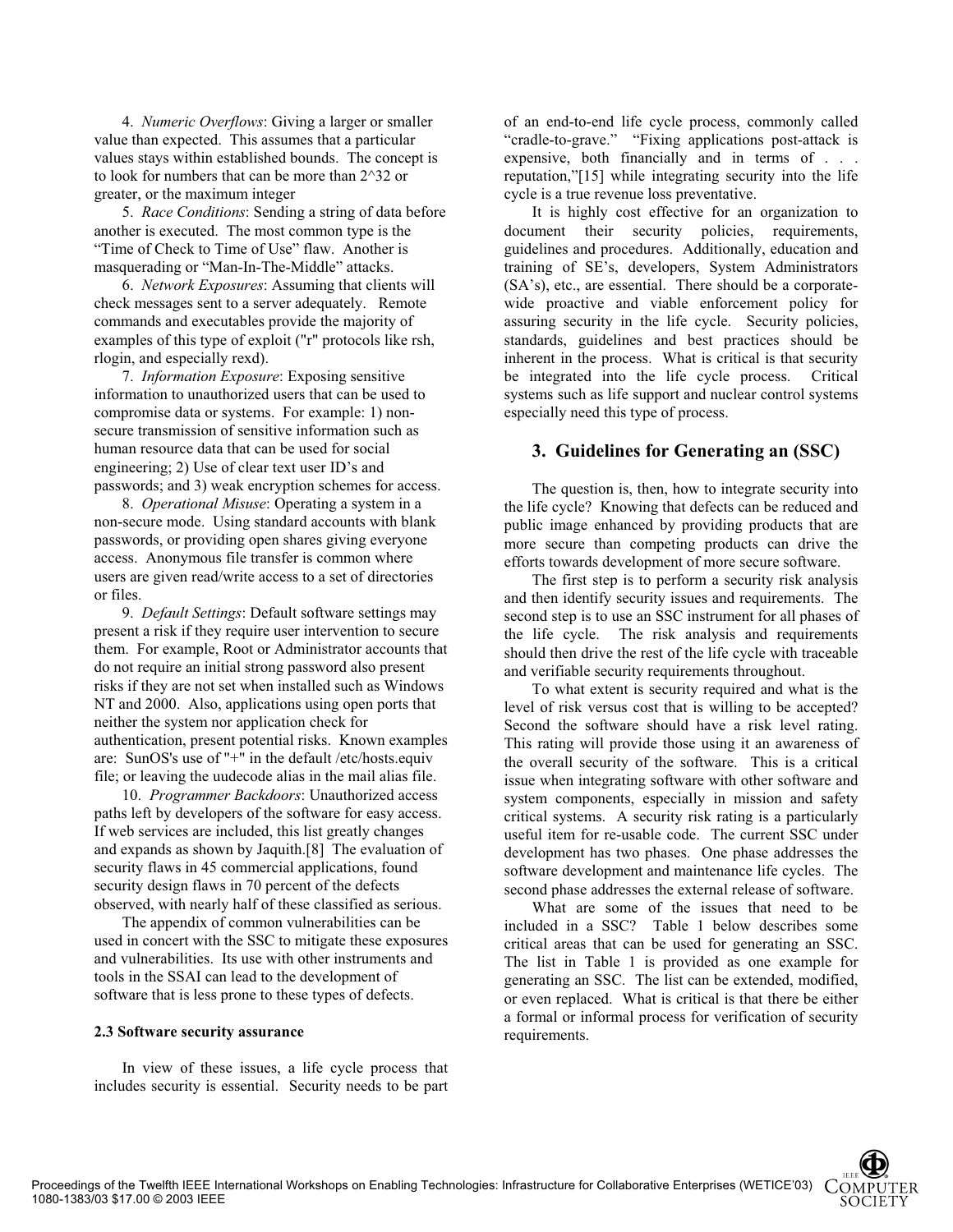|                | Table 11 Tienis for 1 otential Consideration and Inclusion in a Software Security Cheekinst (SSC)                    |
|----------------|----------------------------------------------------------------------------------------------------------------------|
| $\mathbf{1}$   | Introduce a walkthrough, security audit review or a formal security review in every phase of the software life       |
|                | cycle development.                                                                                                   |
| $\overline{c}$ | Establish security metrics during the software life cycle and a trace matrix for security requirements.              |
| 3              | Determine stakeholders, and elicit and specify associated security requirements for each stakeholder                 |
| $\overline{4}$ | Determine context and potential usage of software product along with the operating environment and specify           |
|                | requisite security requirements.                                                                                     |
| 5              | Make available to programmers, developers, reviewers and test teams the vulnerabilities and potential exposures      |
|                | associated with programming languages and operating systems before the architectural design phase.                   |
| 6              | Set up security parameters for access to services such as <i>ftp</i> service where anonymous ftp is allowed but with |
|                | write only and no read or list to the incoming directory and read only for outgoing directory                        |
| $\tau$         | Check for sources of software security risks such as inconsistencies in requirements and in design, reusable         |
|                | programs and other shrink-wrap software. Use of requirements tools, modeling tools, etc. can aid in this area.       |
| $\,8\,$        | Avoid the use of unsafe routines such as sprintf(), strcpy/cat(), gets and fgets in coding.                          |
| 9              | Check the security of any middleware in the program.                                                                 |
| $10\,$         | Check for architectural-specific vulnerabilities and how data flows through the code.                                |
| 11             | Check for implementation-specific vulnerabilities such as Race Conditions, randomness problems and buffer            |
|                | overflows.                                                                                                           |
| 12             | DO NOT allow programmer backdoors or unauthorized access paths that bypass security mechanisms.                      |
| 13             | Avoid storing secrets like passwords in the code or use weak encryption schemes                                      |
| 14             | Identify all points in the source code where the program takes input from users.                                     |
| 15             | Identify all points in the source code where the program takes input from another program or un-trusted source.      |
| 16             | Investigate all sources from which input can enter the program such as GUI, network reads, etc.                      |
| 17             | Check API (Application Program Interfaces) calls to security modules or interfaces.                                  |
| 18             | Investigate secure connections. Verify that they actually are secure and connect as indicated to the systems to      |
|                | which they are intended to connect.                                                                                  |
| 19             | Investigate software built-in extensibility features.                                                                |
| 20             | Review software complexity and look for alternatives to reduce the complexity.                                       |
| 21             | Investigate the security of the data when passed from application servers to databases.                              |
| 22             | Avoid default or other improper configurations that may open the door to attackers.                                  |
| 23             | Default to "highest security" needed, and require validation and approval for deviations.                            |
| 24             | Establish tools to be used for various stages of the life cycle that will be used for assessing security.            |
| 25             | Perform security testing for unit and system integration.                                                            |
| 26             | Potentially, establish a security risk rating criteria and document the rating of the software product within the    |
|                | organization. Using a risk assessment tool can benefit this area.                                                    |

**Table 1: Items for Potential Consideration and Inclusion in a Software Security Checklist (SSC)**

Phase 2 of the SSC focuses on the external release of software (i.e., software that is developed for release external to the organizational environment). Prior to release, an evaluation/acceptance process is recommended. Figure 2 below depicts a potential process. The functions can be performed by the same role. However, it is preferable to keep the functions separate to avoid potential conflicts of interest. A description of roles and processes for Figure 2 is:

*Developer*: The developer creates the products to be released. (products include software, documentation, test data, configuration files, etc.) Products for release are sent to the Release Analyst function.

*Release Analyst*: This function analyzes the product created by the developer to determine if it meets the release criteria. All sensitive information in the

product must have waivers, otherwise the product is sent back to the developer for rework.

*Release Authority*: The release authority receives the products to be released, any waivers and the Software Security Checklist(s). They approve the products for release.

*Waiver Authority*: The waiver authority issues waivers for any sensitive information allowed to remain in the release product. They may need to consult with the Security Authority on any given piece of sensitive information.

*Security Authority*: The Security Authority makes a determination if any piece of sensitive information can be waived.

Table 2 below provides the start of a sample set of issues and questions for external release of software.

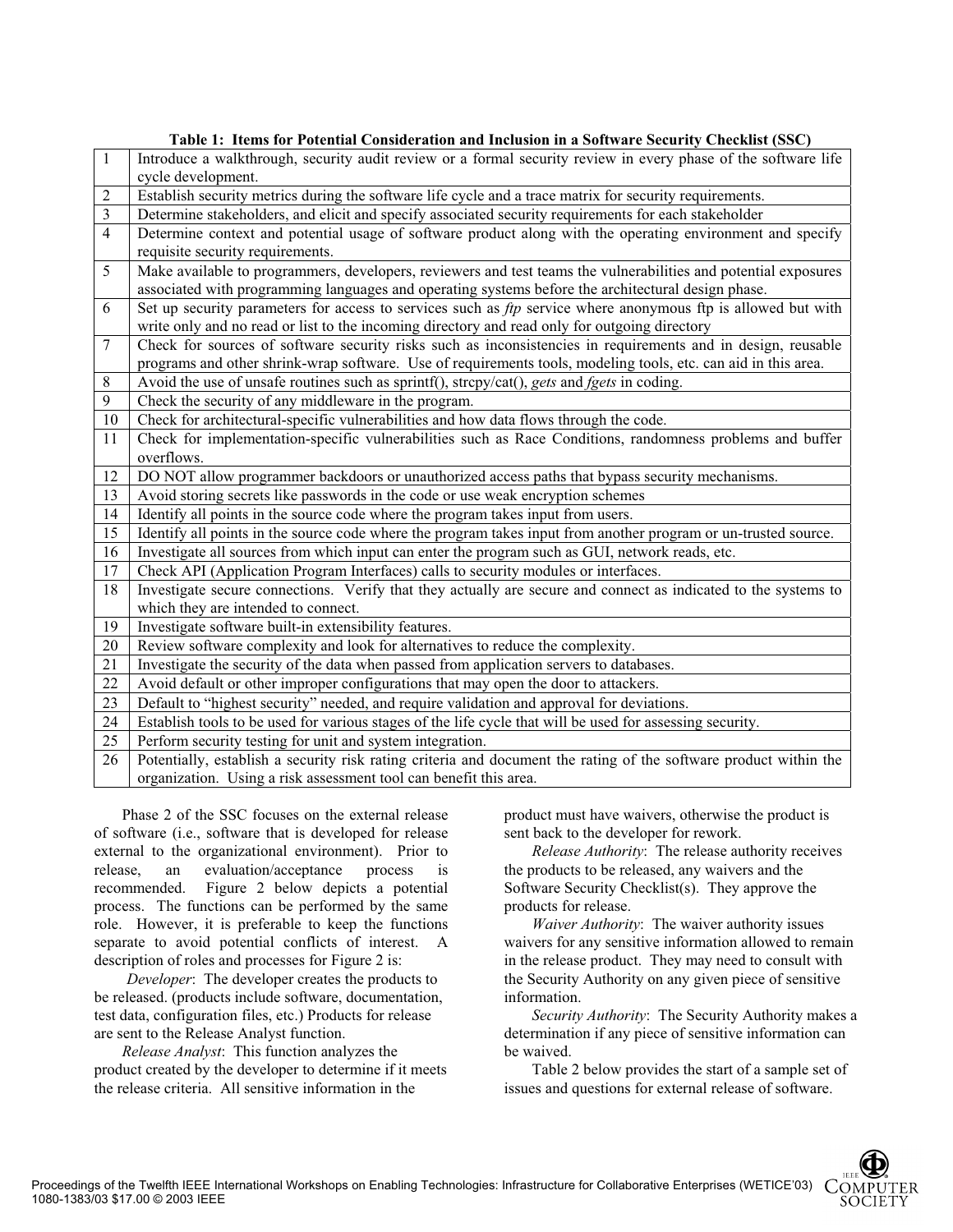



#### **Table 2: Example of an Initial Start of a Security Checklist for the External Release of Software**

| 1.0 | a Barmpic of ru finant start of a security encember of the Battlemar referred of Soft<br>Does the software include IP addresses and subnet ranges? |
|-----|----------------------------------------------------------------------------------------------------------------------------------------------------|
|     | 1.1 If yes, are these IP addresses sensitive?                                                                                                      |
|     | 1.2 Can these addresses be used to gain information that may pose a risk to the organization?                                                      |
| 2.0 | Does the software/program include Host names?                                                                                                      |
|     | 2.1 If yes, are these host names sensitive?                                                                                                        |
|     | 2.2 Does the release of these host names pose a risk to the organization?                                                                          |
| 3.0 | Are there any settings that can be exploited?                                                                                                      |
|     | 3.1 If yes, can any of these settings be modified or deleted?                                                                                      |
|     | 3.2 If settings can not be modified or deleted, would they pose a risk to the organization?                                                        |
|     | 3.3 If settings can be modified or deleted, would they pose a risk to the organization?                                                            |
| 4.0 | Is there any non-sensitive information in the software that can be used to probe secrets?                                                          |
|     | 4.1 If yes, can non-sensitive information be manipulated to expose sensitive information?                                                          |
|     | 4.2 Can non-sensitive data be altered and modified so as to pose risk?                                                                             |
| 5.0 | Is there any Material that might expose company information such as Customer lists?                                                                |
|     | 5.1 If yes, are Customers lists protected under a privacy policy?                                                                                  |
|     | 5.2 Does the release of Customers lists pose a risk?                                                                                               |
|     | 5.3 Does the release of Customers lists do harm to the customers?                                                                                  |
| 6.0 | Is any of the data restricted?                                                                                                                     |
|     | 6.1 If yes, is the data controlled by security mechanisms such as RBAC?                                                                            |
|     | 6.2 If yes, are their security restrictions on the transfer of restricted data?                                                                    |
|     | 6.3 Is the restricted data transmitted over open networks?                                                                                         |
|     | 6.3.1 Is the restricted data encrypted before transmission?                                                                                        |
| 7.0 | .                                                                                                                                                  |

#### **3.1 Tools and instruments for use in the life cycle**

The last item of the SSC addresses tools to assess security during the life cycle process. A number of tools are now available for use in the software life cycle that can be used to check and test system and software security beginning from the requirements phase through to the operation of the software. Many of these tools are from other formal disciplines such as reliability and safety and include modeling, code-auditing, fault/attacktrees and fault injection, property-based testing, boundary testing, etc. Current research in security modeling at JPL focuses on starting the software development process early in requirements by ensuring that there are no known violations of properties that lead to security weaknesses or defects.[15]

A security assessment instrument suite is valuable in producing secure software.[12] A taxonomy of security assessment tools is maintained by UC Davis. It discusses heir potential use in the life cycle along with alternate tools that may be used. It includes the relative strengths and weaknesses of these tools as well.[16]